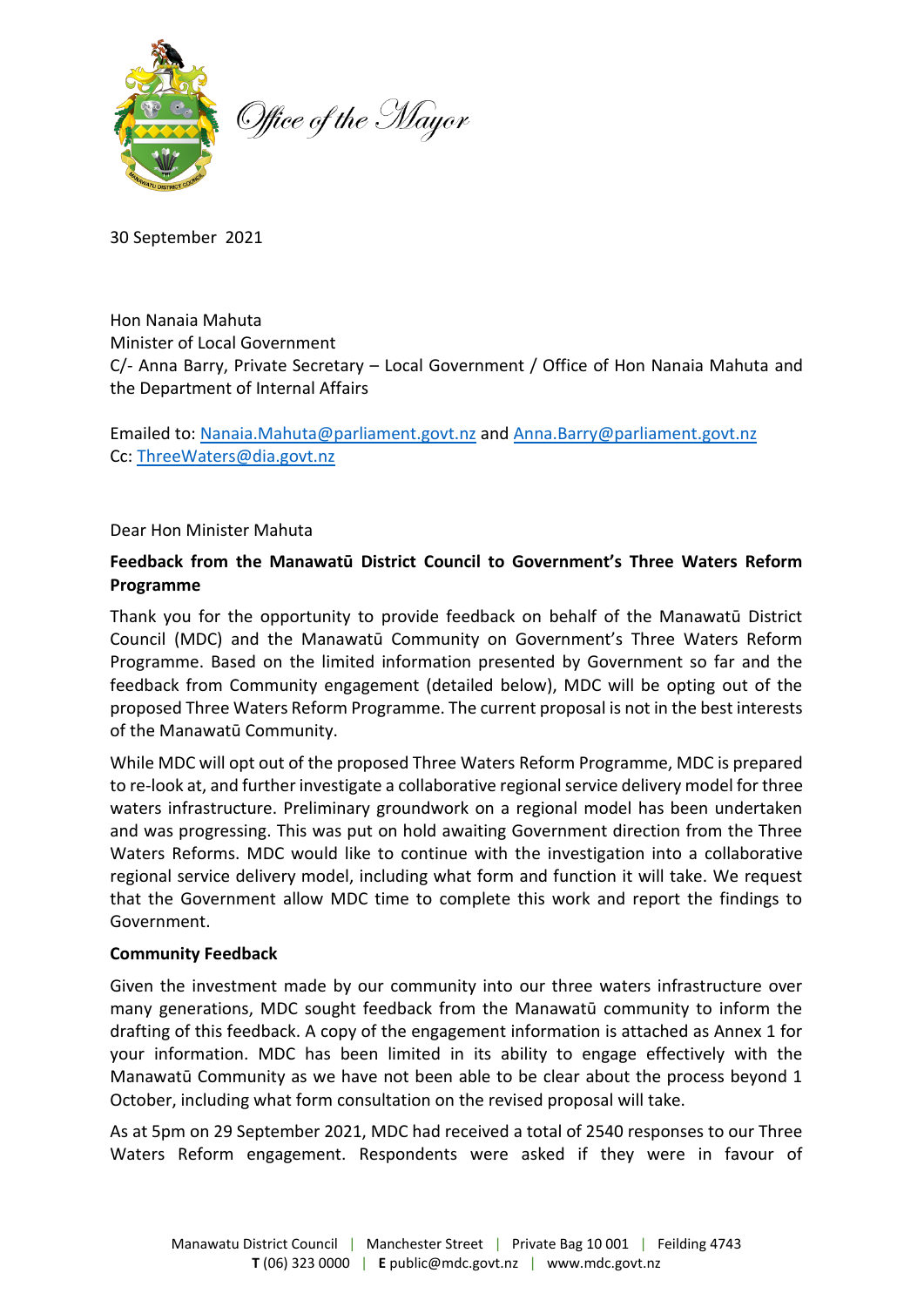Government's proposed Three Waters Reform, not in favour, or undecided. The results of this engagement are summarised as Figure 1 below.

Of these feedback responses, 94.05% were opposed to Government's Proposed Three Waters Reform Programme. The primary reasons for this opposition were as follows:

- *I want our three waters services to be owned, managed, built and operated locally, by people who understand our District.*
- *I'm concerned we won't have a strong democratic say in the way three waters services are provided.*
- *I'm worried our three waters rates will end up funding upgrades in other communities*
- *I don't think it will improve efficiencies*
- *Our three waters infrastructure is not broken and does not need fixing.*

A total of 4.45% of respondents were in support of the Government's proposed Three Waters Reform Programme. The primary reasons for this support were as follows:

- *I believe that we should be providing the same level of service for three waters across all of New Zealand.*
- *The think the new three waters entity will be better able to keep up with increased regulations and requirements.*
- *I can see advantages of combining three waters assets into four large entities.*

The remaining 1.50% of respondents were undecided on whether they support Government's proposed Three Waters Reform Programme.

*Figure 1:*

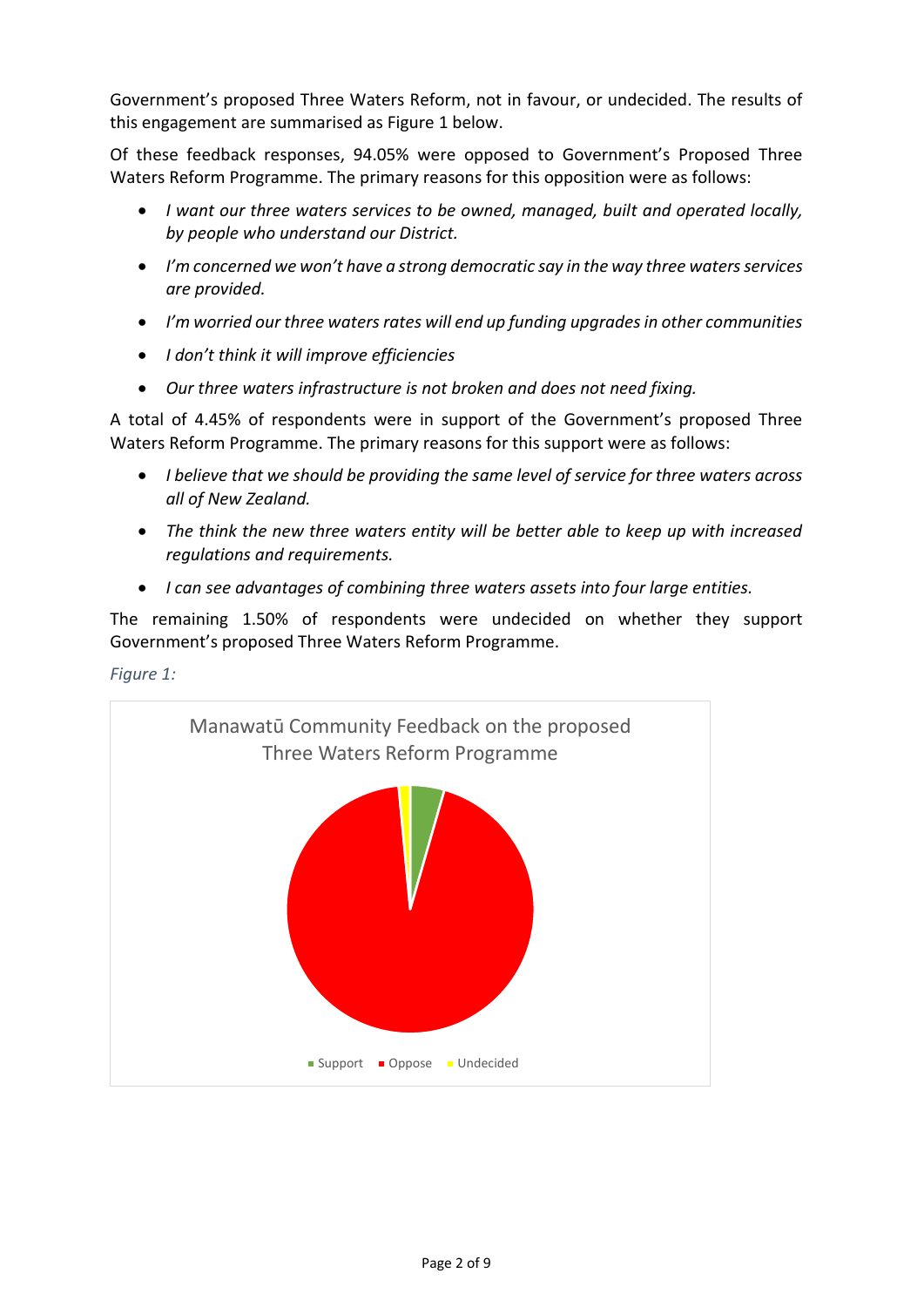The key concerns with the proposed Three Waters Reform Programme that were raised through community feedback mirror those of MDC, being:

- 1. We do not want our three waters assets out of local control; and
- 2. We do not want to pay for network upgrades in other areas.

The following paragraphs expand on these key concerns.

# **Local Control of Three Waters Assets**

The Community of the Manawatū have told us that they want our three water services to be owned, managed, built and operated locally, by people who understand our District. As evidenced through feedback, the Manawatū Community is very concerned that under the proposed Governance and Management Structure, they will have limited or no say in how three water services are delivered in the Manawatū. There is also concern about a lack of accountability to those who have paid for the subject assets.

Centralisation of decision making for three waters assets away from local government is contrary to the subsidiary principle which is long accepted in liberal democracies. It reduces community identify and autonomy, adversely affecting the wellbeing of communities, contrary to the purpose of local government under section 10 of the Local Government Act 2002. A localist approach is preferred, whereby decisions are made as closely as possible to the people that the decisions affect.

MDC has genuine concerns that the removal of three waters decision-making from local government will adversely impact our ability to provide for our communities social and economic wellbeing through growth and development. Currently, when approached by a developer with a proposed development that involves an extension to three waters networks, including where proposals are out-of-step with development plans, MDC is able to negotiate with the developer to reach a mutually acceptable solution. The transfer of decision-making from local government to Entity C will remove MDC's ability to work directly with customers to develop customised solutions. MDC is concerned that without any local knowledge or affinity to the Manawatū District, developments will not be treated by Entity C with the same level of priority or urgency as they are by MDC.

To provide another example, following a significant financial dispute, MDC was able to reach an agreement with a large company that discharges trade waste to the Manawatū Wastewater Treatment Plant. This company is an important local employer and contributor to our local economy. We consider it unlikely that agreements would have been reached under the new entity model, either in a timely manner or at all, where there is no economic development focus or affinity to the Manawatū. This could well have resulted in the loss of the company and hundreds of jobs from our community. This will counter Government's initiative around housing and growth, undermining Government's housing strategy.

Development contributions and other mechanisms that exist under legislation to allow a proportion of infrastructure costs to be collected from developers are best managed at the local level.

Decisions around the provision of three waters assets needs to be made in conjunction with District Planning, economic development planning, and roading infrastructure planning. This is best done locally, while being cognisant of the broader regional framework.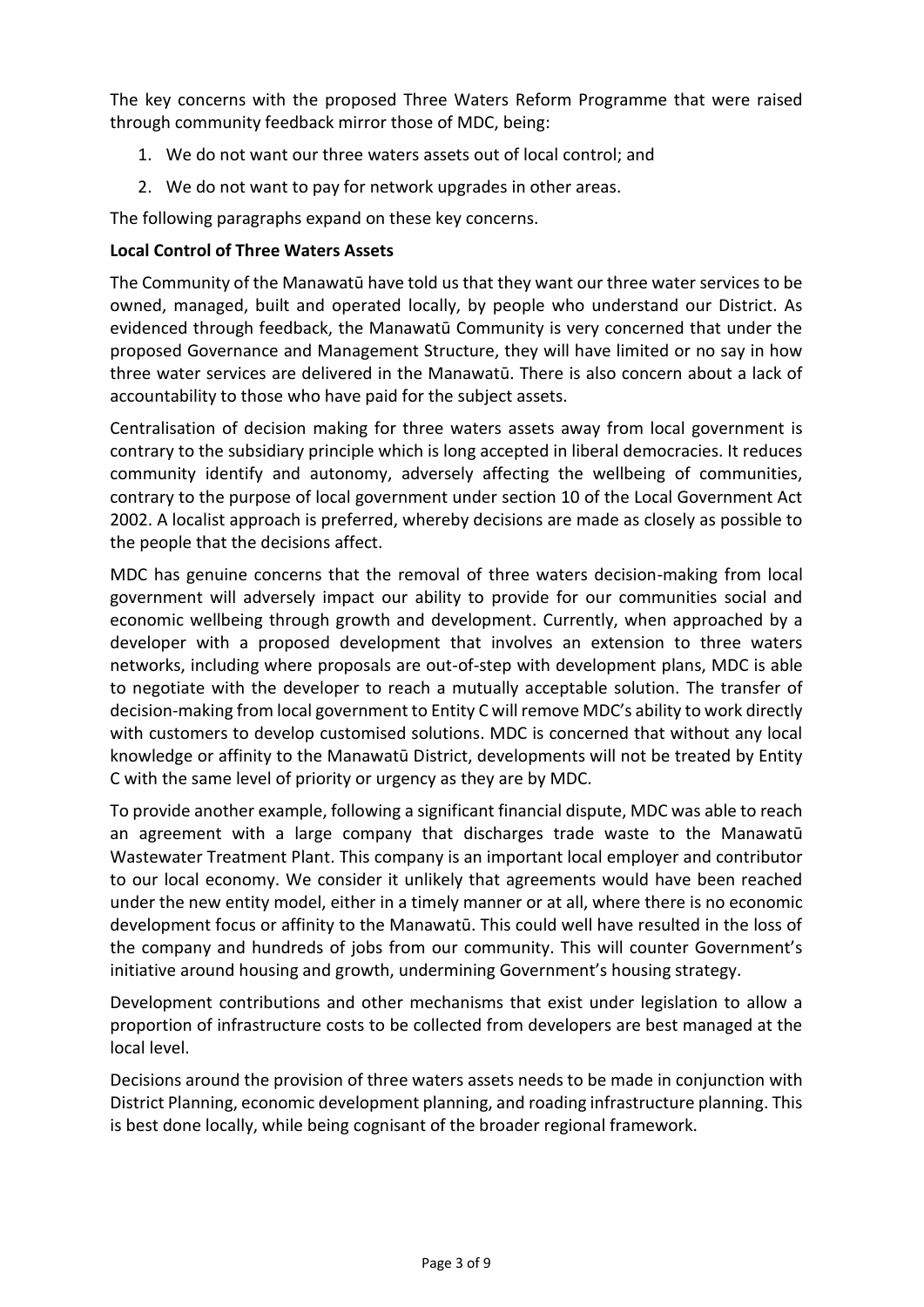MDC has been proactive and has invested well in three waters infrastructure. The Department of Internal Affairs (DIA) dashboard classifies MDC's operating performance for 3 waters as "Exceeding expectations." MDC's three waters infrastructure is not 'broken' and does not need fixing. MDC maintains that the principal reason for under-delivery of three waters infrastructure by some local authorities is due to the lack of adequate funding options for local government, not a broad failure of the framework for three waters service delivery.

A number of submitters are concerned that three water assets will eventually be sold by Government as a revenue gathering venture.

### **Paying for Infrastructure Upgrades Elsewhere**

Residential rates in the Manawatū have been among the highest in New Zealand over a number of years, largely in part to the investment made in high quality three waters infrastructure. Ratepayers do not want to pay additional rates to subsidise lesser performing Councils, usually with low rates, who have failed to invest in necessary infrastructure upgrades. MDC recommends that Government contribute to these networks directly, not require other communities to contribute. To quote from community feedback, the Three Waters Reform Proposal *"rewards those authorities with a past poor asset management record, at the cost of those who have performed relatively well."*

MDC has proactively and successfully upgraded the Manawatū Wastewater Treatment Plant in Feilding and is in the process of constructing pipelines to centralise the treatment of wastewater from our Villages to this treatment plant. Key benefits of the Wastewater Centralisation Project include improved environmental outcomes for the Ōroua River and the removal of treated wastewater discharge from over 100 kilometres of waterways across the district. This initiative also increases internal efficiencies through reducing the number of discharge consents that Council must hold and administer. This initiative capitalises on the significant investment already made by the ratepayers of the Manawatū district. MDC also has a confirmed programme in place through its 10 Year Plan, 30 year Infrastructure Strategy and 3-Waters Asset Management Plan to increase the resilience of Feilding's potable drinking water supply. This will ensure a safe and complaint supply of drinking water for Feilding residents now and over the next 30+ years.

### **Other Concerns**

As outlined in our letter to Hon Nanaia Mahuta dated 30 August 2021, we urge Government to pause and review the proposed reform. The main concerns of MDC and the Manawatū Community are summarised under the following themes:

### Relationship to other Government Reform

This proposed Three Waters Reform Programme needs to be considered in context with the multiple other reforms and changes happening in local government currently. MDC requests that Government establish a structure and process to ensure alignment and oversight across the reforms processes.

MDC is particularly concerned that the Three Waters Reform Programme is progressing ahead of the Review into the Future for Local Government and the Resource Management Act reforms. The Three Waters Reform Programme is effectively removing one third of MDC's business ahead of the future of local government review. This is not appropriate. Government must halt progress with the Three Waters Review until the conclusion of the Review into the Future of Local Government. Otherwise the Future of Local Government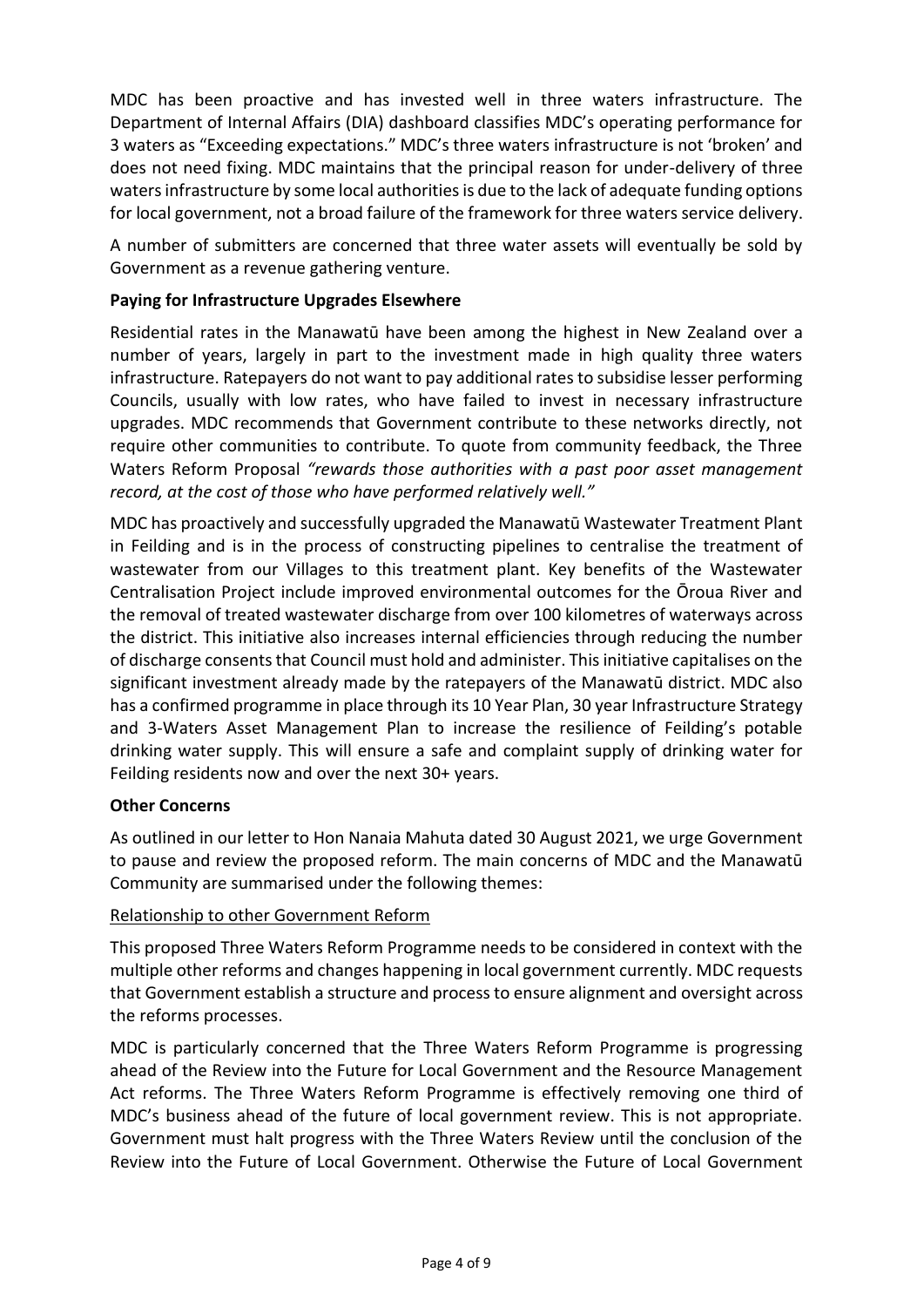Review will have pre-determined outcomes with respect to the roles and functions of local government.

### Financial Modelling

MDC believes that the DIA calculations for the Manawatū District, and the assumptions that they are based on, are flawed. For example:

- The DIA calculations were based on MDC having 30 staff associated with the Manawatū Wastewater Treatment Plant - we have 52 staff.
- The DIA calculations assume we spend an average of \$9 million per year on renewals. The average budgeted spend in MDC's 10 Year Plan 2021-2031 is \$3.2M per year.
- The DIA has calculated the cost of water rates for MDC ratepayers in 30 years' time without reform will be **\$5,840**. This DIA figure appears to be based on heavy cost inflation between 2022-2026 and unrealistic capital investment assumptions with no substantiated explanation provided for these assumptions. MDC's calculated cost for water rates for MDC ratepayers in 30 years' time is **\$1,404**. This figure includes current forecast 10 year cost increases and realistic assumptions for the following 20 years.
- Stranded overheads are a big issue for our Council. MDC has conservatively calculated \$2.8M per annum of stranded overheads remaining after three waters reform. This will directly impact rural and residential rates as these overheads will need to be recovered through Council's non-water activities.
- An assumption has been made around economies of scale that a larger entity will be more efficient. The very considerable savings indicated from implementing the four entity model are not substantiated in the material provided. Based on previous experience of local government restructuring (e.g. the Auckland Super City), amalgamations do not necessarily result in cost savings.

### Other Financial Concerns

Based on community engagement, the majority of the Manawatū community is opposed to handing over the control of three waters assets with a depreciated asset value of \$192M (2019/20) and an estimated current market value (optimised replacement cost) of \$329M that has been paid for by the community. MDC seeks clarity on the financial impacts of the reforms, including more detail on the pricing and charging model so we can better understand the impacts on our ratepayers.

The DIA has highlighted that a benefit of three waters reform would be the increased borrowing capacity for Councils' after the removal of three waters related debt. While this is true, any additional borrowing and interest expense would still need to be recovered from ratepayers. The resulting increases in rates could result in ratepayers being in an overall worse position when combined with their bill from the new water entity.

We question the benefits, as our same District residents would pay District Council rates, Regional Council rates, Water Entity rates and Government taxes – there are no new people to pay the bills or service the additional loans.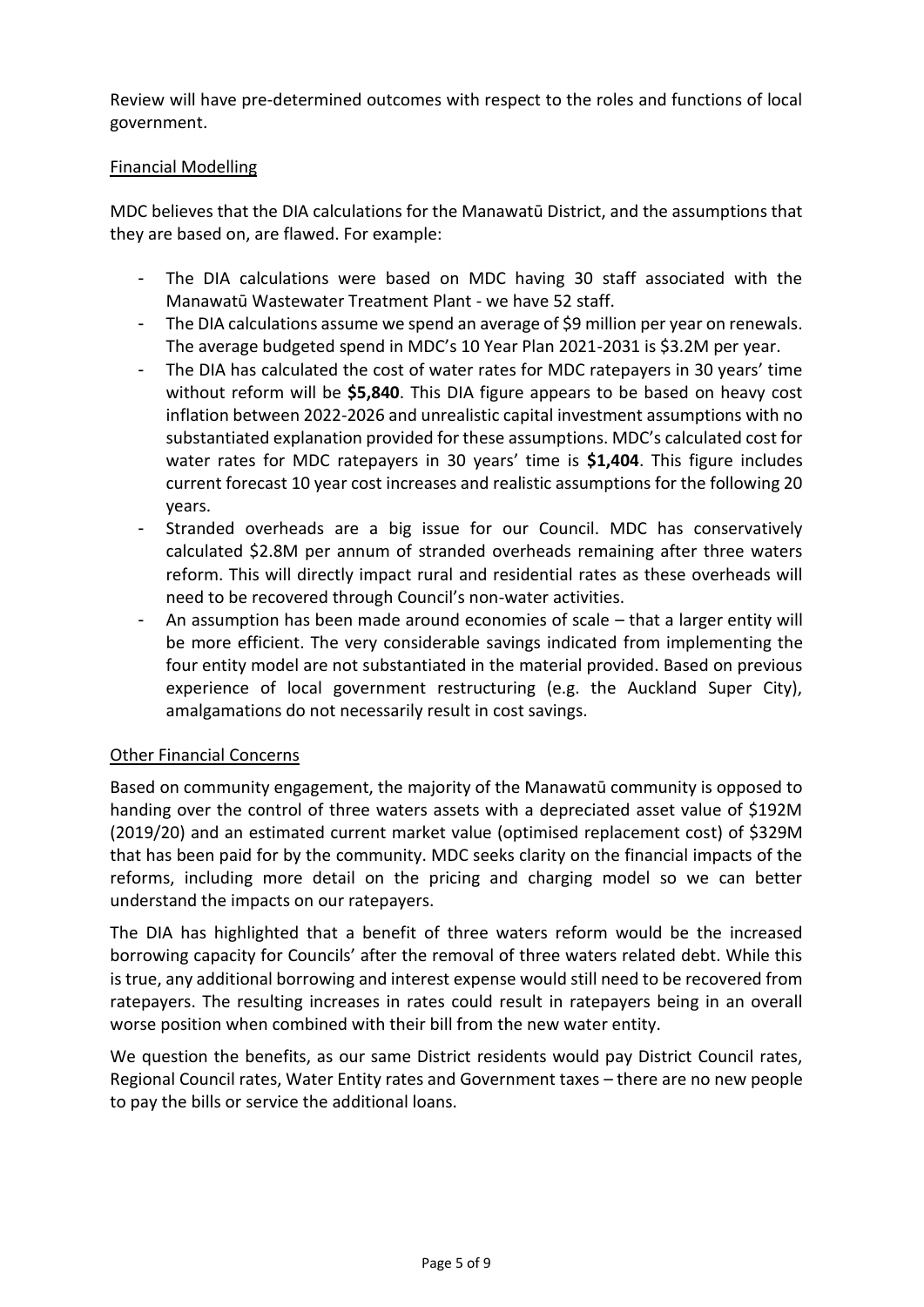Uniform pricing for water services may not be reasonable. The provision of three waters services cost more in some localities as a result of factors including, but not limited to, topography, climate and the availability of ground water. If services cost significantly more in one locality than another it is contentious to suggest that this is not reflected in the price of water services. Equalising pricing can distort optimal land use decisions.

### Proposed Entity Boundaries and Stranded Overheads

There are no genuine communities of interest in the four entity model proposed. We understand that the entity boundary lines follow broad Iwi rohe boundaries, which do relate to local communities of interest. The primary rationale for the four entity model appears to be related to economies of scale and population served. Our Council is impacted more than most, as we provide all roading and three waters services to our neighbouring Rangitīkei District Council through a shared service agreement. If this proposal proceeds the two Councils would be in different water entities (MDC in Entity C and Rangitīkei District Council in Entity B) with a larger proportion of the overhead costs falling on MDC ratepayers due to the current shared services arrangement. MDC has calculated that the transfer of three waters functions from MDC to the new entity will result in \$2.8 million per annum of stranded overheads that will need to be redistributed to MDC ratepayers. This proposal would also see rural ratepayers, who in many cases are not connected to three waters infrastructure, having to pay a share of the stranded overheads, along with residential, commercial and industrial ratepayers. The \$15 million that MDC would receive in compensation would not be sufficient to cover all costs associated with the transition, particularly ongoing costs, such as stranded overheads.

We also question the splitting of the Horizons Region across two 'three water entity' boundaries. The planning and provision of three waters infrastructure by Entity C is going to be administratively difficult with worse outcomes than the status quo.

MDC requests that Government provide further detail on how the new three water entity boundaries fit with regional-scale Natural and Built Environment Plans and regional spatial planning under the Resource Management Act reforms. Is there an underlying assumption that following the Future of Local Government Reform the new Regional boundaries will coincide with these three waters entity boundaries?

### Governance Structure

The proposed Governance Structure is overly complex, and a Council of our size would not realistically have a chance to influence decision making. We are concerned that under the proposed Governance Structure MDC's involvement is limited to the ability to influence the objectives and priorities of the new entities and to develop land use planning documents.

It is clear that Iwi/Māori have a particular standing in matters to do with environmental outcomes, including those relating to water quality. These to date have been reflected in the requirements for their engagement in RMA and Local Government Act processes. It is not clear what is needed in addition to that in terms of the water services. We do not see that infrastructure itself, as distinct to the environmental outcomes, requires 'co-governance'.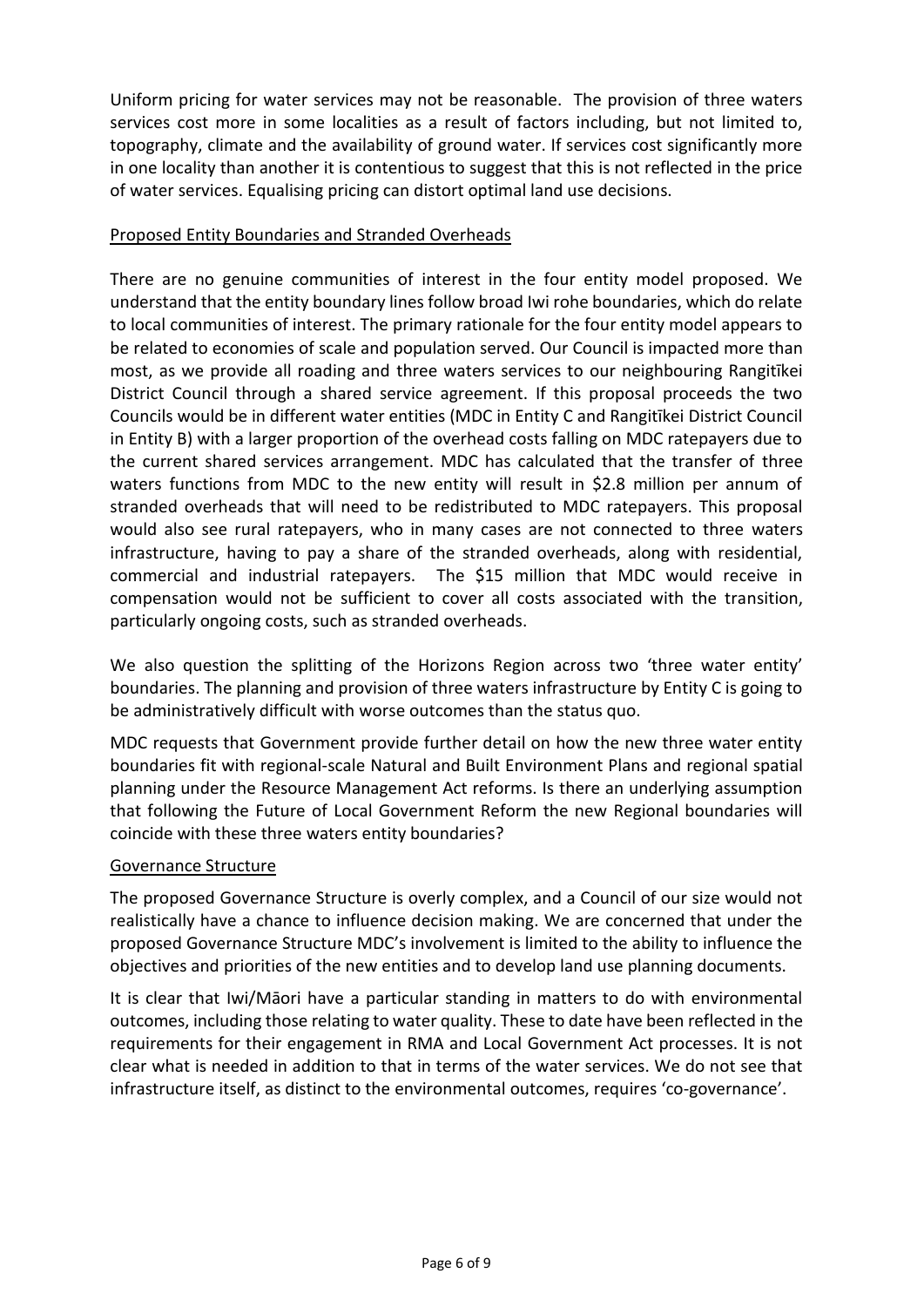A large number of respondents to MDC's community engagement expressed a concern that under this proposal, 16% of the population would be handed 50% of the control over 3 waters governance, and with further veto rights.

MDC is concerned that local Iwi/Māori will lose their voice and influence over three waters assets in the same way as MDC will under this proposal.

# Relationship between land use and infrastructure

The Three Waters Reform Programme gives insufficient consideration to the relationship between land use and infrastructure. For example, the National Policy Statement (NPS) – Freshwater Management and NPS-Urban Development require Councils to provide for growth and development while improving water quality outcomes. Feilding's primary residential growth area is Precinct 4, to the north of Feilding. The impacts of both flood hazard risk and stormwater meant that stormwater management was critical for Precinct 4, to ensure that development does not exacerbate flooding and complies with the requirements of the Manawatū-Whanganui Regional Council's (Horizons) 'One Plan.' The complexities of planning for stormwater infrastructure in urban growth is one example of why the integration of land use and infrastructure planning is best achieved by local authorities with local knowledge and expertise, working collaboratively with Regional Council.

Decisions around the provision of three waters assets needs to be made in conjunction with District Planning, Economic Development planning, and roading infrastructure planning. This is best done locally, while being cognisant of the broader regional framework.

### Rural Water Schemes and Private Drinking Water Supplies

The Three Waters Reform Programme has not given adequate consideration to the number of community-owned rural water schemes operating within New Zealand and the impact that the new requirements will have on scheme providers and private water suppliers.

There are four existing community-owned rural water schemes operating in the Manawatū District. In addition, the Ōhākea rural water scheme is under construction and Council is working towards business cases for two other rural water schemes.

Most rural water schemes in the Manawatū District are run by scheme committees. Under the Three Waters Reform Programme these schemes committees will have to become registered drinking water providers by 2025. The existing rural water schemes were originally set up as rural stock water schemes. We understand that by 2027, these rural water schemes will need to be compliant with the new drinking water standards. Scheme Committee members are concerned about the cash reserves in these rural water schemes being transferred to the new three waters entities, even if there is an assurance from Government that the cash reserves will be reinvested within that scheme.

Farmers and rural residents in the Manawatū District are concerned about what the changes will mean for those who currently supply drinking water to farm cottages or are part of a community supply, such as from a shared bore. Under the new proposal, the property owner must become registered as a private drinking water supplier and compliant with the drinking water standards. In many cases, it is likely that owners will not want to take on this level of risk and will cease supply so as to not qualify as a private water supplier. More properties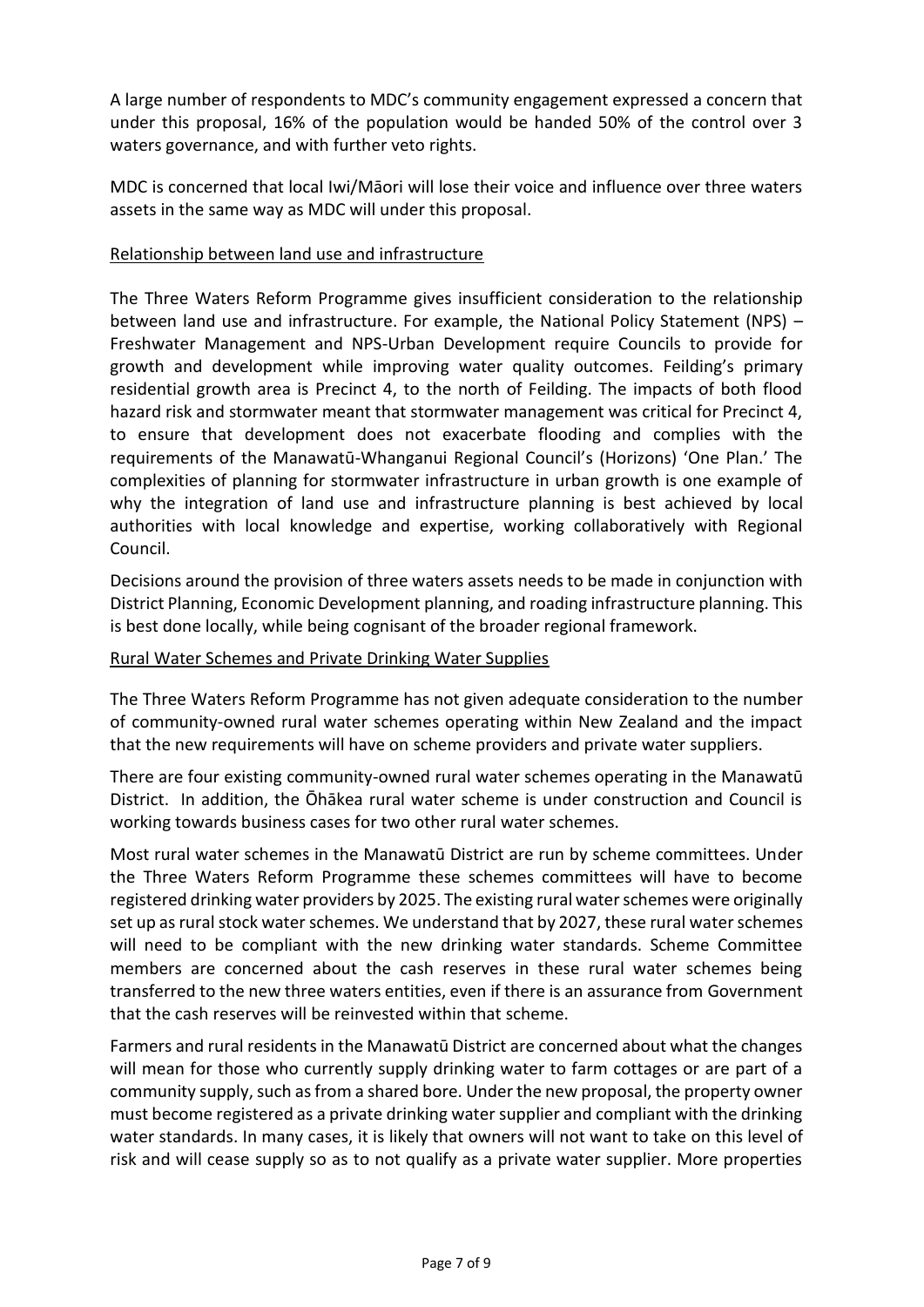will be reliant on tank water for their drinking water supply, or will have to incur the additional cost of applying for a regional consent and constructing a new bore. We question whether an increased reliance on rain water is a more resilient solution for rural water supplies, given the increase in drought risk forecast for the Manawatū District as a result of climate change.

MDC requests that Government commit to working with local government to address the issue of rural water schemes and private drinking water supplies.

### **Alternative delivery models**

MDC understands that the Three Waters Reform Programme is based on the Scottish Water Model. While this model is touted as the preferred model by Government, a recent BBC article identified deficiencies in the performance of this entity that have resulted in adverse environmental and social outcomes over many years. MDC does not support this model as being a basis for the reform of three waters service delivery.

MDC's preference is for the status quo to remain for Councils such as MDC.

MDC is however willing to re-look at, and further investigate a collaborative regional service delivery model for three waters infrastructure, for the following reasons:

- 1. A regional service delivery model will enable better alignment with land use and growth planning at the regional level through Regional Spatial Plans and Natural and Built Environment Plans under the Resource Management Reforms.
- 2. Proven track record through the successful shared services agreement between MDC and Rangitīkei District Council.
- 3. Increased regulation, tighter enforcement and environmental challenges are likely to be easier to address collectively than individually.
- 4. There is an international trend towards 'holistic' catchment management, which transcends administrative boundaries but does not necessitate transfer of assets to a regional collective.
- 5. Given the geographic proximity of some plants within districts, there is already an emerging trend to 'centralise' or consolidate treatment plants.
- 6. Preference for land-based and long offshore outfall disposal of treated wastewater is likely to necessitate some cross-district solutions.

An alternative model that may be considered is to have the Water Regulator to set the standards and a FAR rate similar to the roading FAR rate to support Councils achieve the required standards.

For the reasons outlined in this submission, MDC and the majority of the Manawatū Community do not support Government's proposed Three Waters Reform Programme. Government has not given Councils or communities sufficient time or information to enable effective engagement on three waters service delivery. Alternative options, such as a regional service delivery model, have not been given adequate consideration.